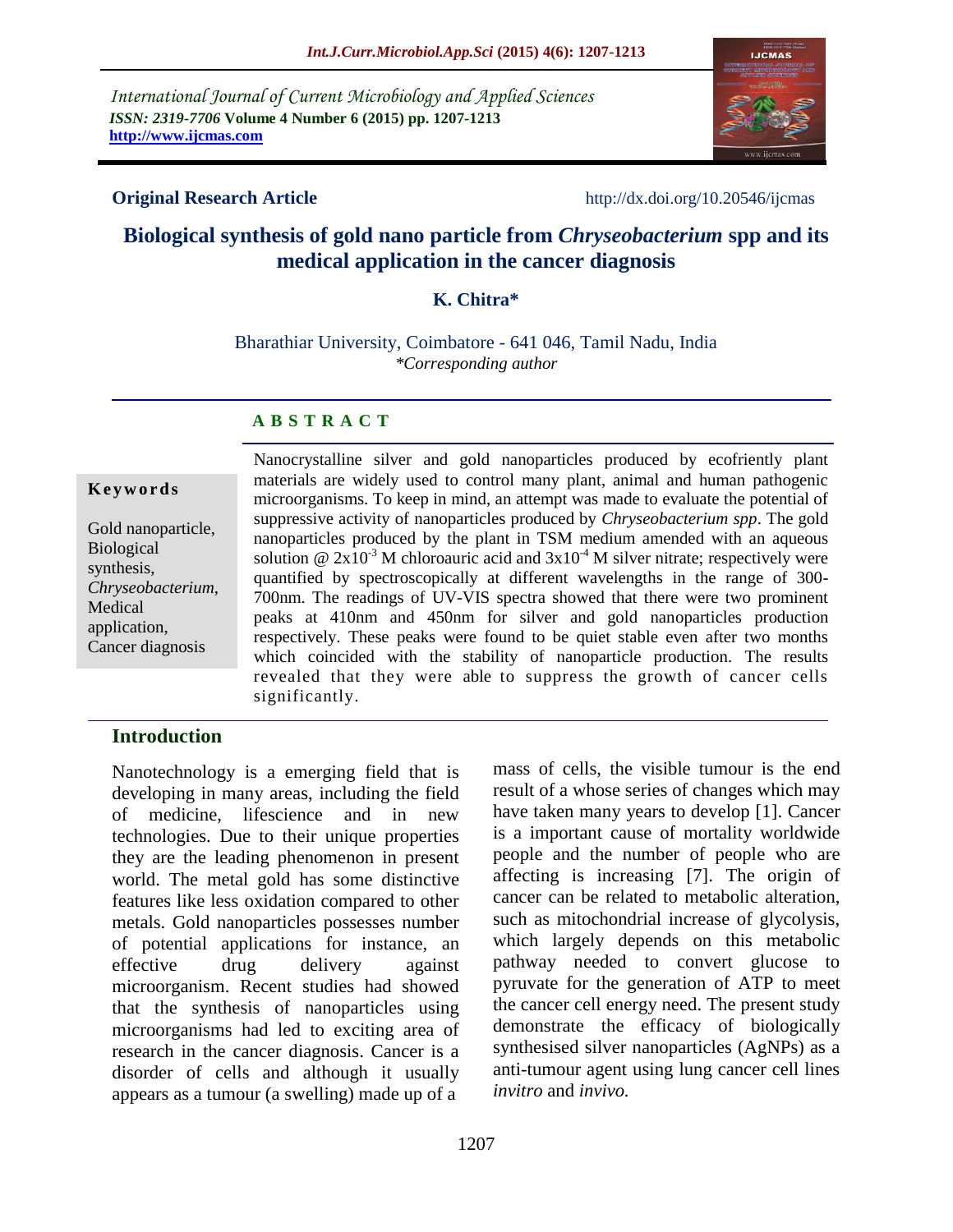Gold nanoparticles (*Au*NPs) are currently playing a significant role for human welfare in the field of clinical diagnosis as well as several biomedical applications. More and more research shows that *Au*NPs-based technologies are becoming promising approaches in cancer research and AIDS treatment. Gold (*Au*) is unique compared to other metals because of its resistance to tarnishing. According to the earliest records use of *Au* for medical purposes can be traced back to the Chinese civilization in 2500 BC, and after that, several ancient cultures have utilized *Au*-based materials for medicinal purpose for the treatment of a variety of diseases such as smallpox, skin ulcers, measles, and syphilis [6]. In today's era of nanotechnology, gold nanoparticles (*Au*NPs) have been used for the treatment of diseases like rheumatoid arthritis, and so forth, while considerable research is currently going on for unveiling potential anticancer and antimicrobial and bio diagnostic applications of *Au*-based materials and compounds for clinical applications [5].

Diagnosis and treatment of cancer in nascent stages are of great importance because of the widespread occurrence of the disease, high death rate, and the frequency of reoccurrence even after treatment. According to cancer statistics 2010 done by American Cancer Society, estimated new cancer cases were 1,529,560 and 569,490 death in both males and females in the US.

The gold nanoparticles was produced by both chemical and biological synthesis using tri sodum citrate as reducing agent and *using chryseobacterium* in biological synthesis. GNPs are easy of synthesis, functionalization and biocompatibility [Shree R. singh *et al.,* 2011].

Actinomycetes have the ability to produce antibiotics and *chryseobacterium* which comes under actinomycetes are gram negative and widely distributed in soil has eminent properties in the synthesis of gold nanoparticles.the synthesized GNPs for drug delivery is the preliminary application in a particular target. The main objective of this study is that synthesizing the gold nano particle and with that nanoparticle the cancer will be diagnoised by the targeted drug delivery system. The cancer activity will be tested using the animal cell line and further implemented on the animal model (mouse) for checking the activity of gold nanoparticle having the activity against the cancer.

## **Materials and Methods**

## **Collection of the sample**

The soil sample was collected from the costal region of Rameshwaram, Ramanathapuram district, Tamilnadu. From that soil sample the chryseobacterium spp was isolated.

## **Synthesis of Gold Nanoparticles**

## **Chemical reduction method**

The chloroauric acid [0.02M] was reduced to gold nanoparticles by using trisodium citrate [0.01M] which acts as reducing agent when boiled at 80 degree Celsius for 30 minutes at water bath where a color change occurred to purple.This method is also called as citrare synthesis method. This shows that chloroauric acid is reduced and gold ions were produced.

The solution was filtered with the wattman filter paper and lyophilized at a temperature of-70 degree celcius for 48 hours and further it was characterized at various methods in order to confirm that synthesized particle is nanoparticle or not and its size was characterized.

## **Biological synthesis**

The biological synthesis method was done by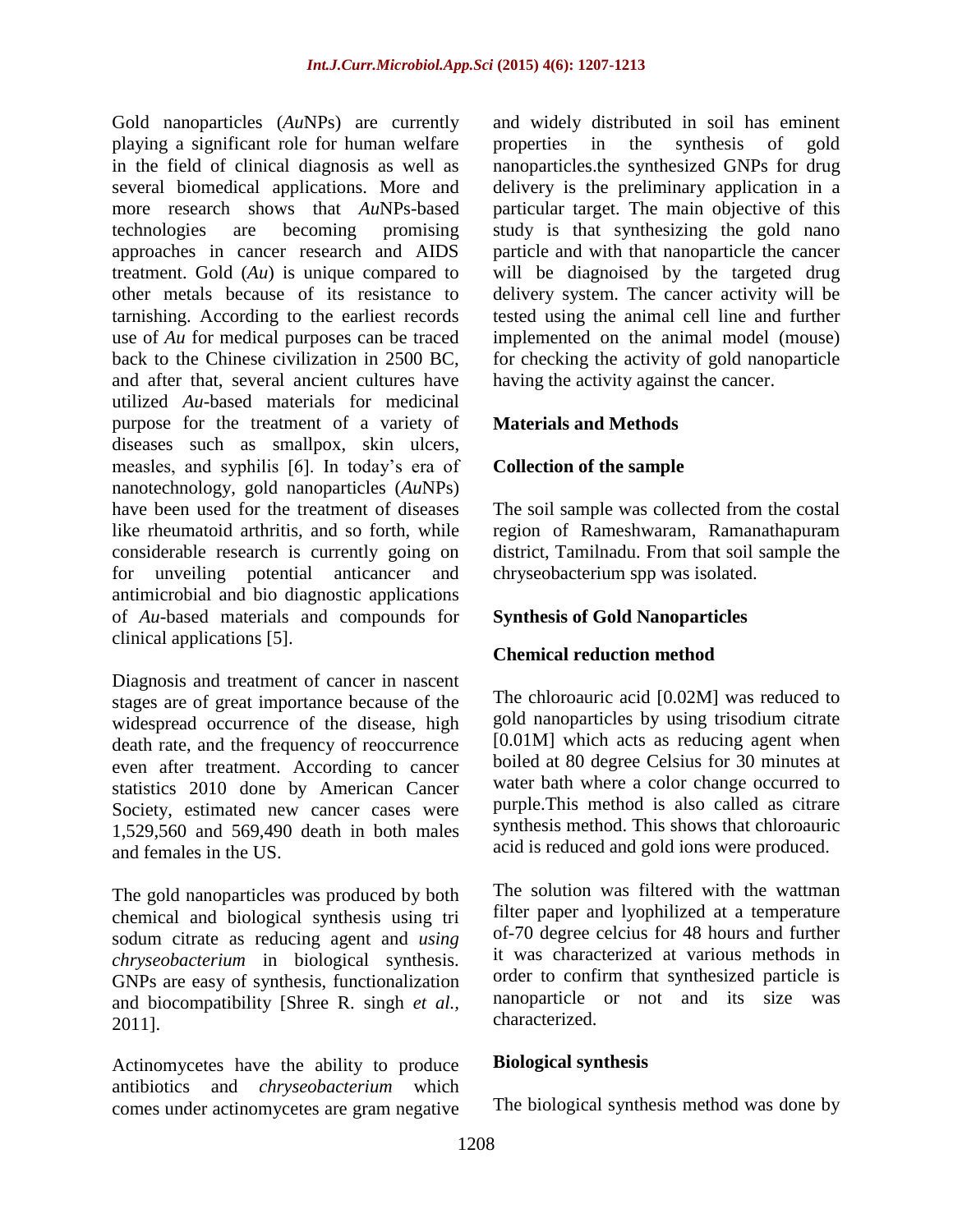a actionomycete spp called *chryseobacterium* which produce enzymes namely reeducates and dehydrogenase which has the ability to reduce chloroauric acid. The synthesis was done with an ISP2 media. 0.1M stock solution was prepared and taken at different concentrations (0mM, 0.5mM, 0.8mM, 1mM, 1.5mM, 1.8mM and 2mM).two control were taken with and without culture. The samples were made up to 1ml using ISP2 media, and then *Chryseobacterium* was inoculated in all the test tubes and incubated for two days at 37 degree Celsius.

After incubation the color change was obtained from green to yellow. Then this medium was inoculated to 100ml of ISP2 medium with different concentration (0.2M, 1.5M and 2M). The wavelength obtained for concentrations was 533nm, 528nm, 541nm and 325nm respectively by using UV-Spectrophotometer. There was no color change in both the controls. The *Chryseobacterium spp* is a gram negative bacterium. It is marine bacteria which was collected from Rameshwaram marine soil. The chryseobacterium has the ability to reduce the chloroauric acid into gold nanoparticle.

## *Characterization*

The synthesized gold nanoparticles were lyophilized at temperature of-70 degree celcius for 2 days.

## **UV-Spectro photometer**

Initially the gold nanoparticle was confirmed by UV-Spec and the wavelength obtained was at 525nm with absorbance of 0.488.

## **SEM analysis**

The synthesized nanoparticles were lyophilized for 3 days at and the sample was conformed as nanoparticles.

## **X-Ray diffraction**

The presence nanoparticles was conformed in X-Ray diffraction by calculating the devdy scherr equation.

#### **Flurosence analysis**

The flurosence was measured and a nanoparticle was comformed.

#### **Results and Discussion**

UV-Spectrophotometer is used to find out the simple molecules in a reaction mixtures. UV visible spec for GNPs from *Chryseobacterium spp* is 525nm.The UV Spectrophotometer is used for the initial conformation of the synthesized gold nanoparticle. For the GNPs the wavelength was observed at 528.0nm and the absorbance range about 0.361.This wave length initially confirm the produced particle was gold naoparticle. After the UV Spec readings the nanoparticle was confirmed with other characterization method which include Scanning Electron Microscopy, Flourimetry, and FTIR methods. The Scanning Electron Microscopy is used to find out the size of the gold nanoparticle produced.

The flourimetry is used to find the fluorescence capacity of the produced gold nanoparticle.

The fluorescence was calculated with the fluorescence emission and fluorescence expiation. For the good fluorescence capacity the particle should have the fluorescence value of 1 the FTIR (Fourier Transform Infra-Red) method is used to characterize the produced gold nanoparticle.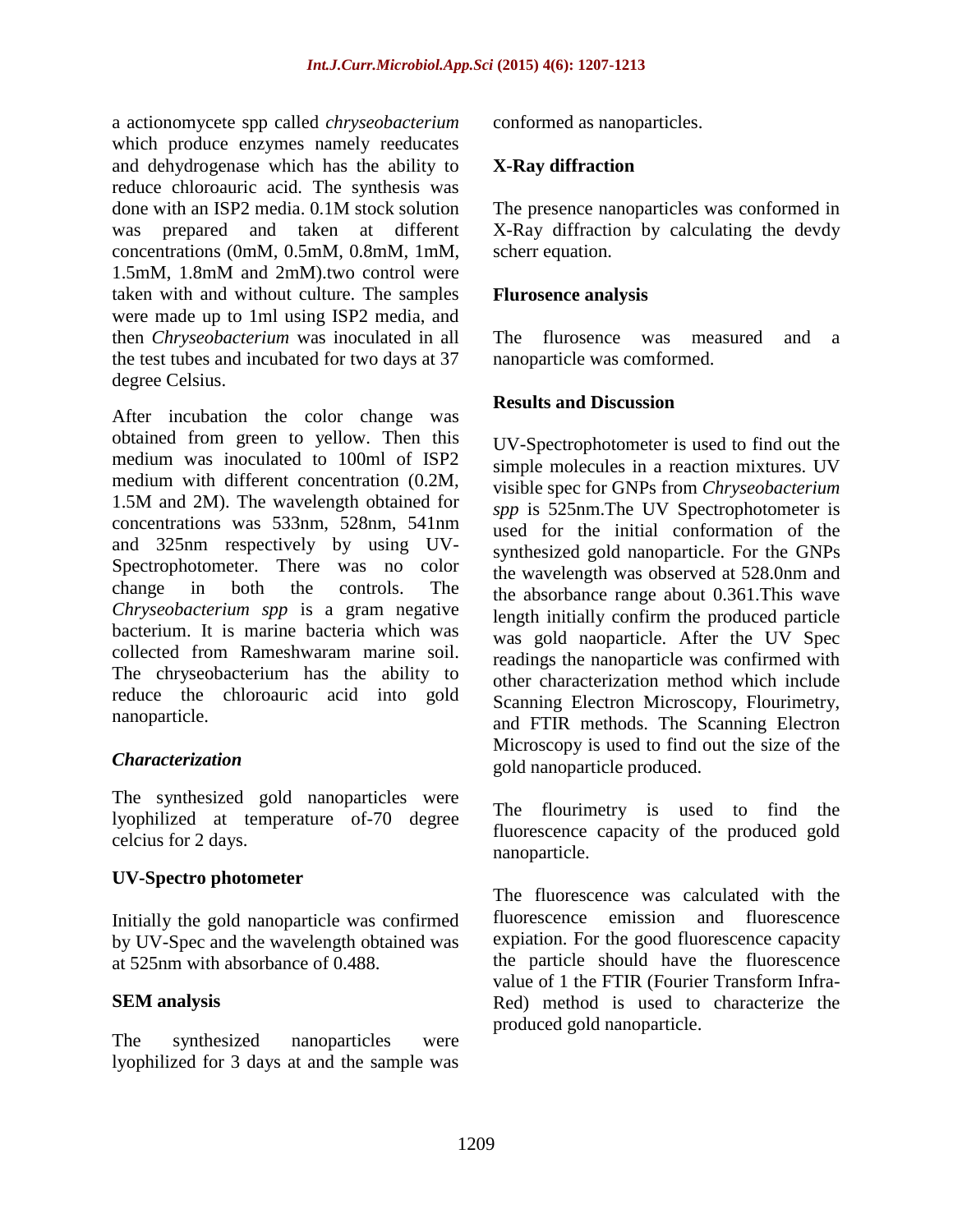#### *Int.J.Curr.Microbiol.App.Sci* **(2015) 4(6): 1207-1213**

**Fig.1** *Chryseobacterium*



**Fig.2** *UV Spectrophotometer*

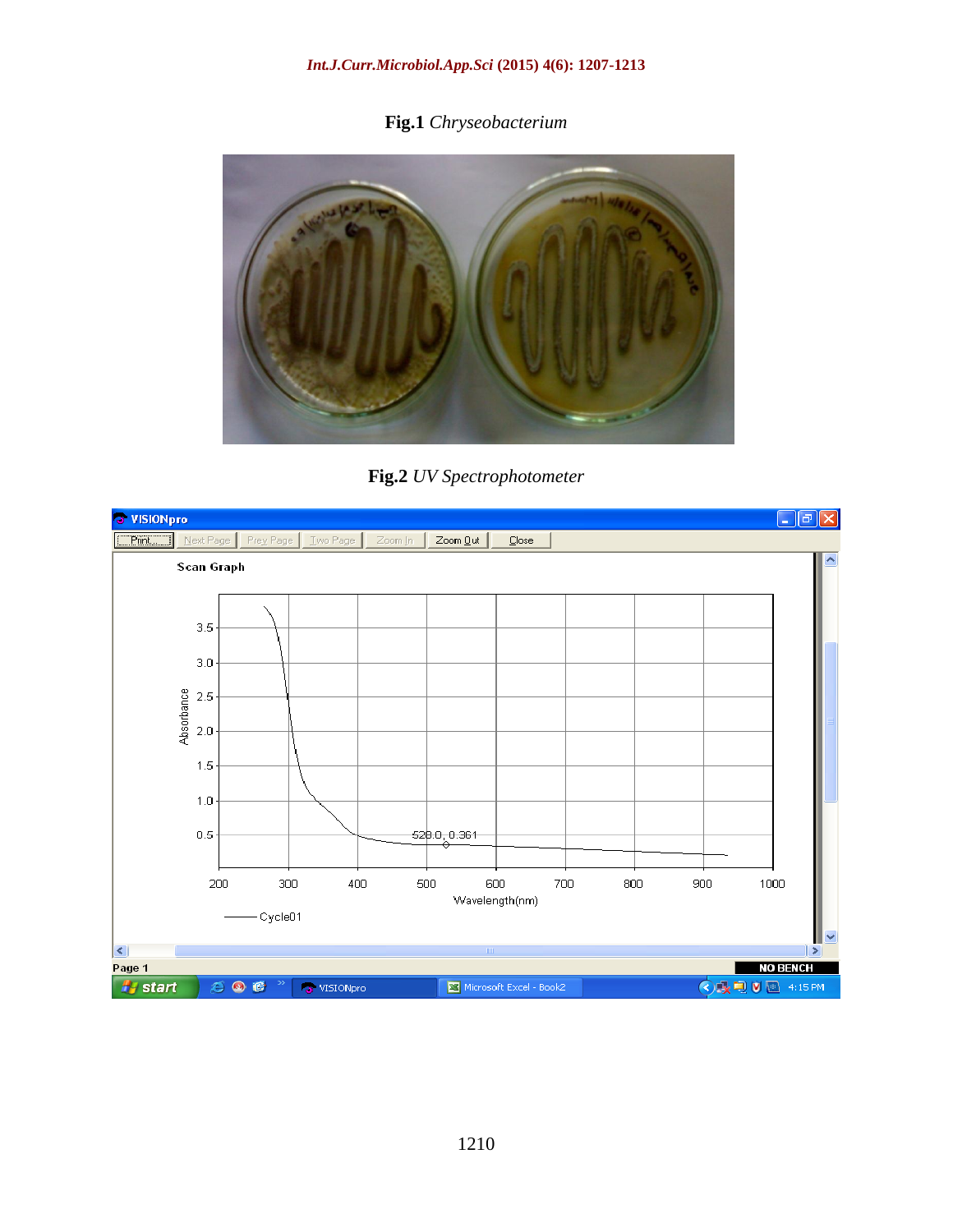#### *Int.J.Curr.Microbiol.App.Sci* **(2015) 4(6): 1207-1213**

**Fig.3** SEM analysis



# **Fig.4** Fluorescence

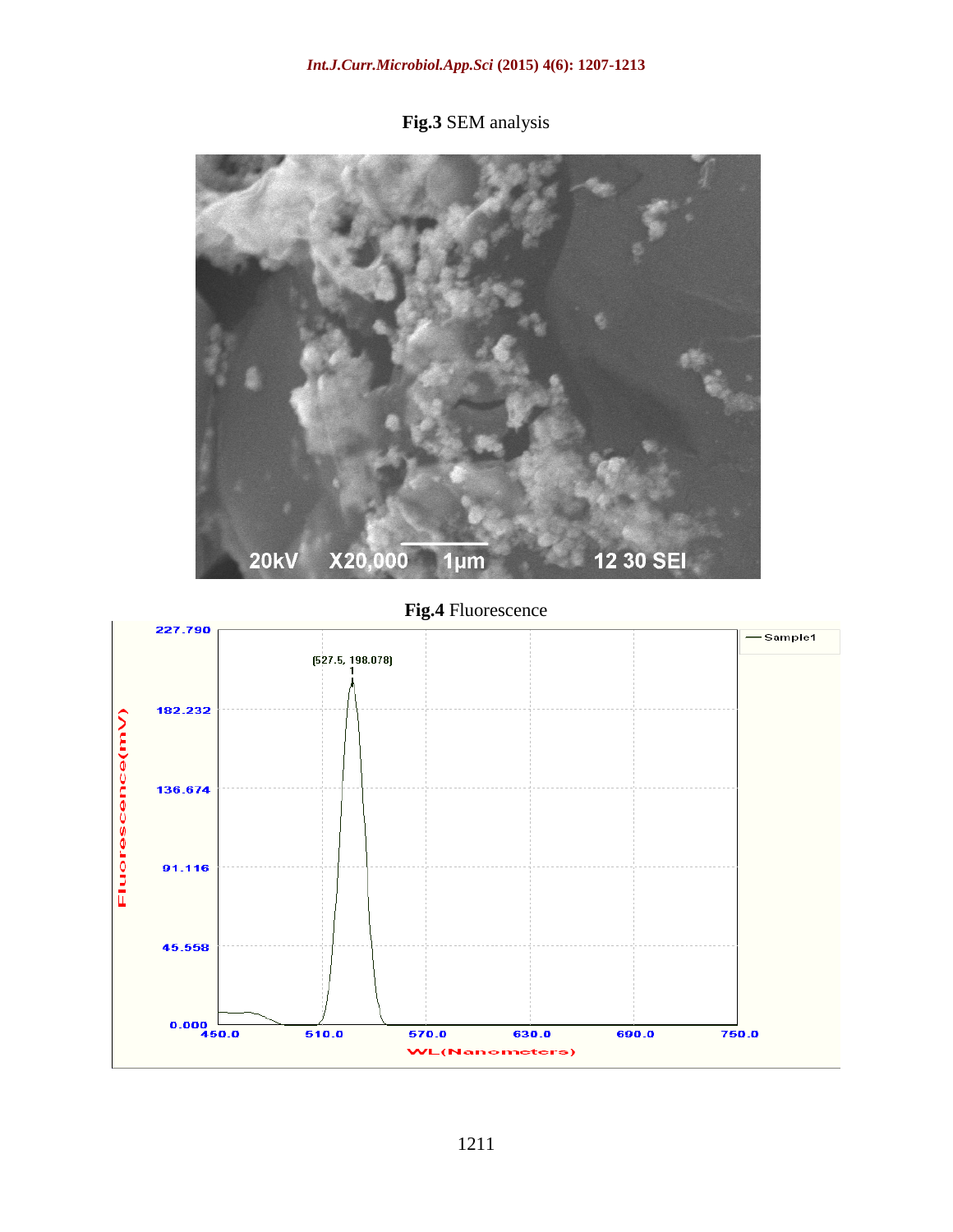

The fluorescence can be calculated by using the formula emission/excitation=quantum yield.

In the FTIR the chemical bonds present in the synthesized particle was identified. Thus with these information the produced particle was confirmed as gold nanoparticle.

The produced gold nanoparticle was applied in the human non-small cell lung carcinoma cell line for the identification of the activity of the nanoparticle. The gold nanoparticle was bounded with the drug molecule which was targeted at the site of the cancer.

Thus this is technically called as targeted drug delivery system. The gold nanoparticle kills the cancer cells in the cell line studies thus my further work was studying the activity of the gold nanoparticle in the animal model studies.

#### **UV Spectrophotometer**

This graph shows that the nano particles was produced at the nanometer of 528 and absorbance was found at 0.0361.This is the prilimanary stage to confirm the nano particles by its wavelength.

#### **Flourimetry**

This is used to find out the emission and excitation of the GNPs. The result showed by this

#### **SEM analysis**

The morphology (size and shape) of GNPs was amalysed using SEM. the size of the GNPs may be elliptical or spherical.

#### **Fluroscence**

The value obtained by using this formula should be less than 1.

The fluorescence can be used to estimate fluorescence capacity of gold nano particle